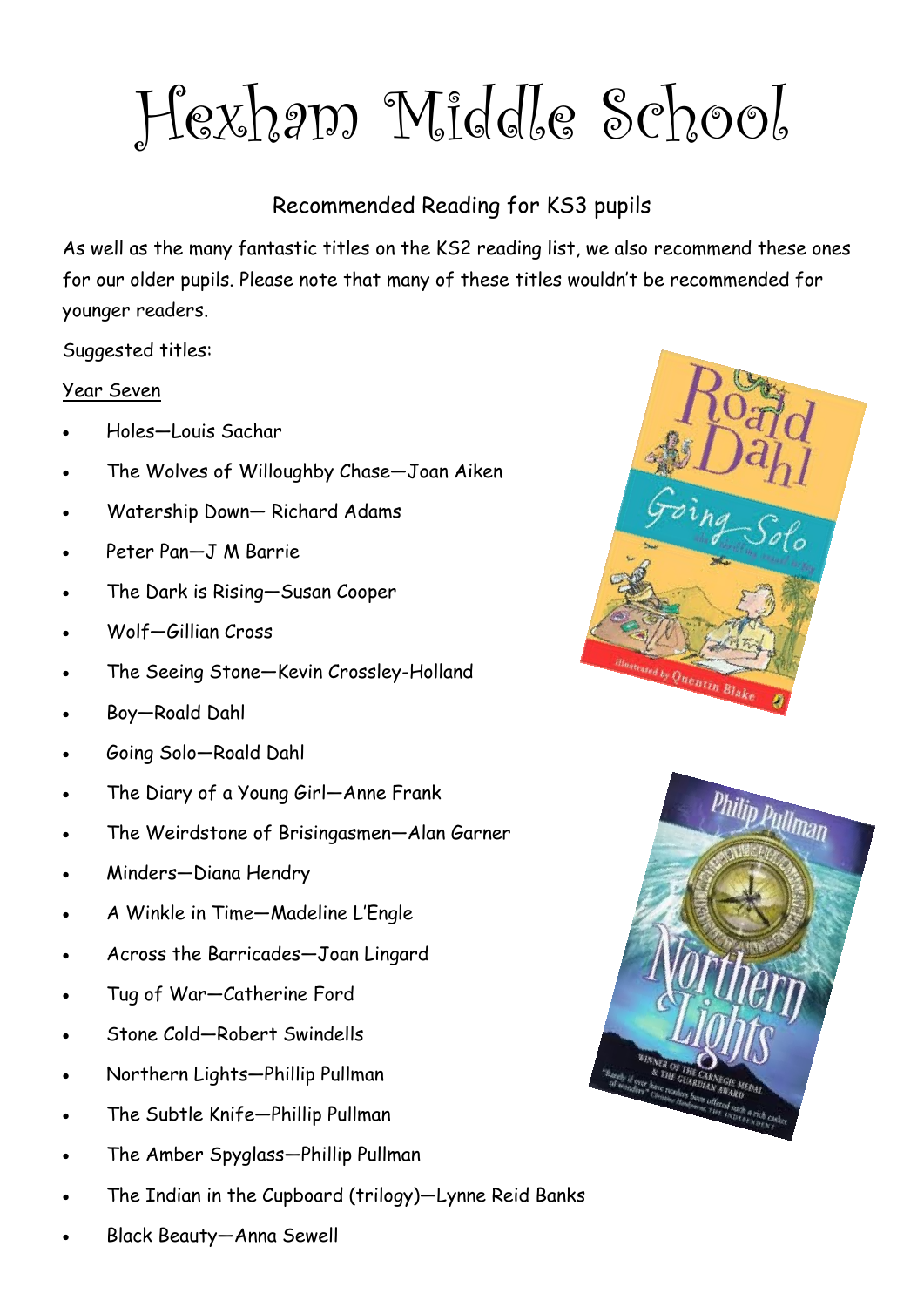- The Eagle of the Ninth—Rosemary Sutcliffe
- The Cay—Theodore Taylor
- The Secret Diary of Adrian Mole aged 13 3/4 —Sue Townsend
- Cue for Treason—Geoffrey Trease
- The Adventure of Huckleberry Finn—Mark Twain
- Blitzcat—Robert Westall
- The Sword in the Stone—T H White
- Raptor—Paul Zindel
- The Hunger Games—Suzanne Collins
- Framed—Frank Cottrell Boyce
- The Graveyard Book—Neil Gaiman
- The Garbage King—Elizabeth Laird
- The Book Thief—Marcus Zusak
- Percy Jackson and the Lightning Thief—Rick Riordan
- The Box of Delights—John Masefield
- The Call of the Wild—Jack London
- Twelve Minutes to Midnight—Christopher Edge

#### Year Eight

- Madame Doubtfire—Anne Fine
- Wonder—R J Palacio
- The Outsiders—S E Hinton
- Animal Farm—George Orwell
- Chinese Cinderella—Adeline Yen Mah
- The Coral Island—R M Ballantyne
- Coram Boy—Jamila Gavin
- The Curious Incident of the Dog in the Night-time—Mark Haddon
- The Day of the Triffids—John Wyndham
- Flambards—K M Peyton
- The Flame Trees of Thika—Elspheth Huxley